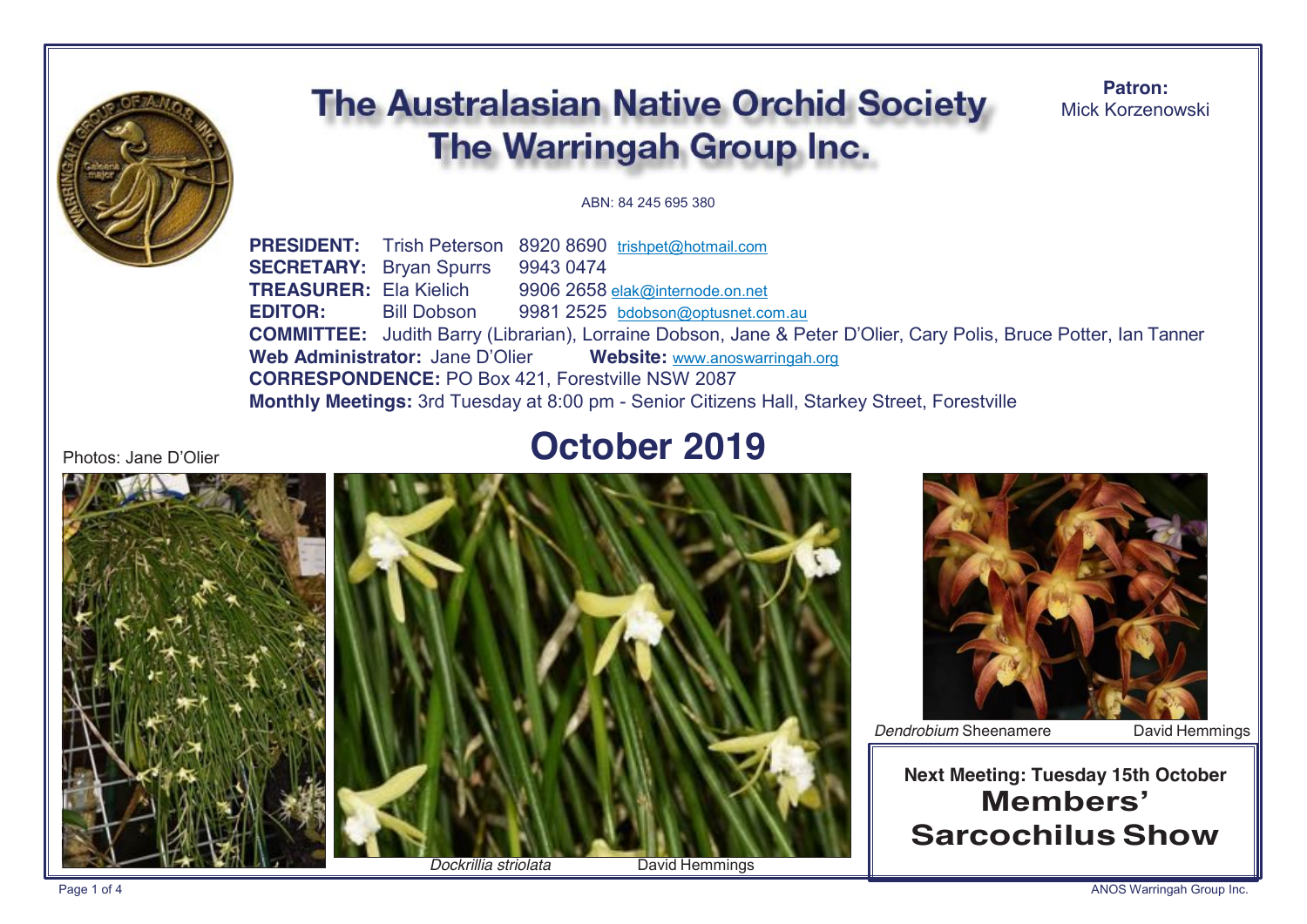### **Minutes of the Monthly Meeting**

held at the Senior Citizens Hall, Starkey Street, Forestville, on Tuesday 17th September 2019.The meeting was opened by Trish at 8.14 pm **Guest Speaker:** None

**Visitors:** Helen and Robin and Kevin Crocker as Treasurer of the St Ives Show Committee **Apologies:** B Potter, W Japp, B Westwood, MCorrigan,

G&H Williams, G Russell, B&C Bradley **Minutes of the previous meeting** as published in the Bulletin were accepted as a true record on the motion by Bryan Spurs and seconded by Ian Tanner **Matters arising:**

Our storage cupboard has been transferred to the corridor outside of the meeting room, it is now in use, mainly as a library. Ted and Jim were thanked for disposing of the old structure.

#### **Correspondence**:

Bendigo Bank Term Depost of \$8,339.25 to be reinvested

Email from ANOS Illawarra of sale of AlanStephenson's Dendrobium speciosums advised to take place this coming weekend at Kiama. Moved for acceptance Bryan Spurrs, seconded by Peter Dunstan. **General Business:**

• Cary Polis, chair of the St Ives Show Committee, advised members of the success of the show, ANOS put on a wonderful display which received  $4<sup>th</sup>$  place. Sales topped previous year. He then introduced Kevin Crocker, Treasurer of the Show Committee, who thanked all who participated from sales to security and presented the Chairperson, Trish, with a cheque for \$3,000.

• Ian and Cameron thanked for helping out with the canteen.

• Members advised of death of Jim Lykos. • Subscriptions are now overdue.

**In Your Bushhouse:** Cary Polis discussed how essential good light was for successful flowering and difficulties posed by trees, recent downpours and the possibility of soft tree fern mounts going sour with cork, hardwood, tea tree etc being suitable as won't go sour. **Judges Report:** by John McAuley

**Plants of the Evening:**

*Den.* microchip – Ela Kielich

**Other Plants of Interest:**<br>Dock. striolata –

**Den. Australian Sheenamare** -*Bulb. gadgarrense* – Lorraine & Bill Dobson *Den. carryii* – Erik Lielkajis

*David Hemmings*<br>David Hemmings

*Den.* microchip Ela Kielich

**After Supper:** Bill commented on the winner of each class as an introduction to our members Spring Show. The Den. kingianum plants submitted for the Joan Cooke trophy were examined and voted upon. The winner was David Hemmings followed by David Stiles, Reiner Schneideit, David Stiles, Ela Kilich and Judith Barry.

**Lucky Door Prizes:** Visitor Helen and Ian Tanner.

**Raffle Prizes:** Jim Moore (2), Ian Chalmers, Reiner Schneidereit, T Fattinson, Peter D'Olier, R Morgan, Jim Hemmings, D Smith & John McAuley

In closing the meeting, Trish thanked everyone for ther participation and wished all a safe journey home.

#### **The meeting closed at 9.45 pm**



# **In My Bushhouse**

Although we have had beautiful days around 20-24°C there was a coolness in the air this morning as Charlie my daughter's cat woke me up to be fed. OK, OK I said as he nudged me out of bed. So I fed him and then went to fertilize the orchids. I added some Auxinone® as I always do for October, November and December to stimulate root activity and particularly for newly potted plants.

In the bushhouse there is the next flush of flowers coming with *Dockrillia calamiformis, striolata, schoenina*, and *pugioniformis* all bursting out, along with a few hybrid *Dockrillia*. *Bulbophyllum wadsworthii* is in full flower. *Dendrobium adae* still coming through, and this year they have been amazing. But low and behold the strange

year continues as I have *Dendrobium fleckeri* out now! *Dendrobium kingianum* are opening up and the dark reds are looking good. Some early *Sarcochilus falcatus*  are opening and look good. Dendrobium falcorostrum continues to fill the bushhouse with its fragrance, great in the bushhouse but not so great in the confines of a car travelling to a show $\textcircled{S}$ 

The rest of my Sarcochilus are moving along well with racemes extended and plants looking healthy and robust, a little TLC thru the last summer has paid off but will see when the flowers start to open. I am pleased that some I have promoted into larger pots to make into specimens are producing new growth so their future looks good.

There are aphids about so keep a watchful eye as they will attack and suck new growths and particularly *Dockrillia*  tender leaves. They will also multiply rapidly and can get out of control. I am using Eco Neem oil (Azamax®) and Eco oil for pest control in the bushhouse and will use this on a 3 week cycle during the coming growing cycle. I will still use Confidor® balls for the *Dendrobium speciosum*  as I repot particularly for those outside.

I have caught one Dendrobium beetle so be aware once the days warm they will come so protect your new growths. I'm still not sure about using Neem for these so I will stick with tried and true Bugmaster® (Carbaryl) (combined with Eco-Oil) but ONLYspray the new growths and keep this up until they mature and harden off, and this will have no effect on bees as we only spray the leafy parts of the plants.

As I repot and start the new growing year every plant will get a dose of slow release I use OSMOCOTE EXACT HI-K 8-9 months Controlled Release which has NPK of 11+4.8+14.9 +TE So when I water only or it rains they get a gentle supply of nutrients. Also with the once weekly Peters Hi-K Finisher will push the plants along gently and supply all their fertilizer needs for the year.

Lastly we are often told to be safe around chemicals but also remember that more accidents happen around the home. So if you need help with anything call a family member or friend to help don't tackle it yourself.

Good growing **Bill** Dobson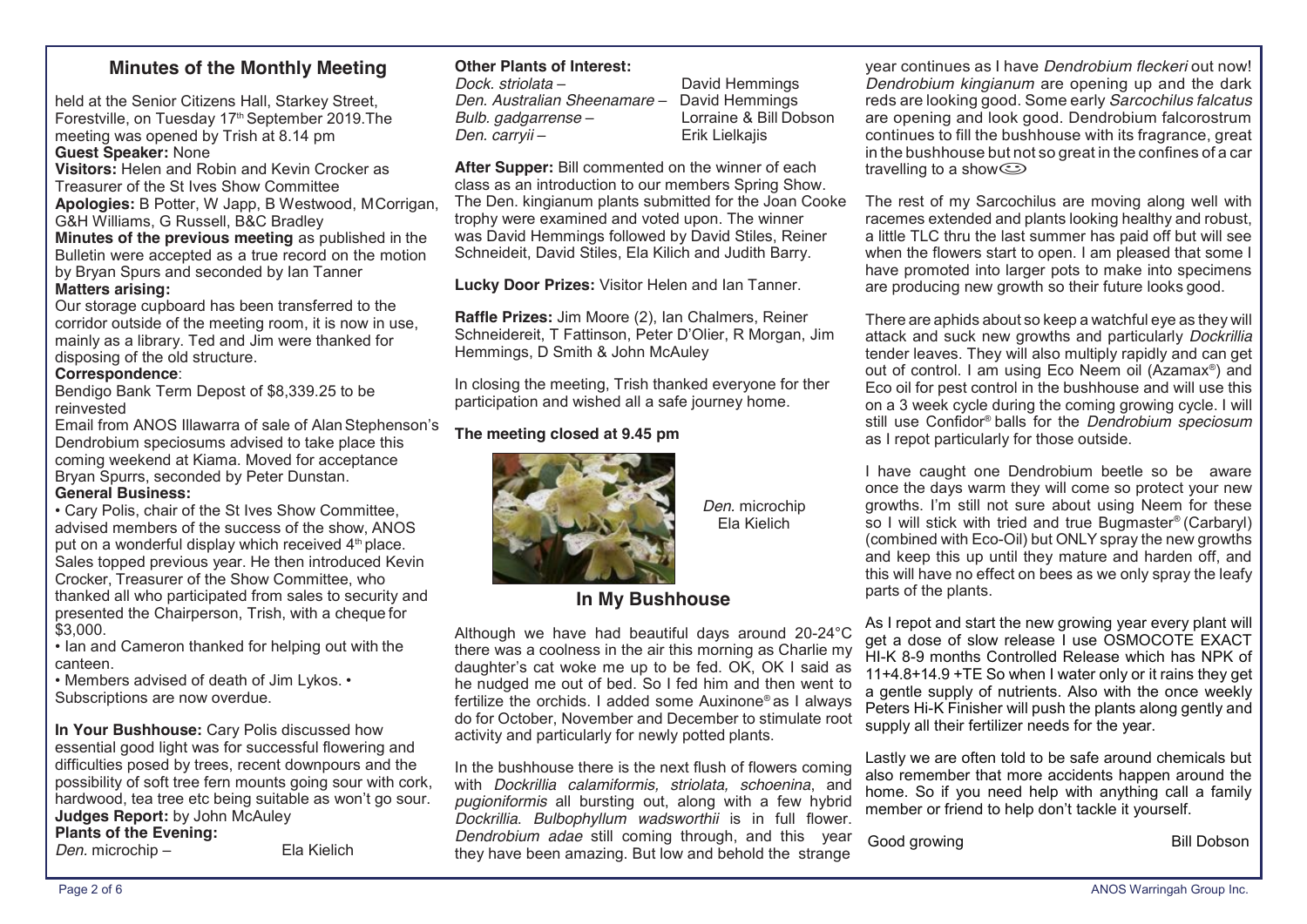

## **Vale – Murray Corrigan**

#### **Fond memories of a good mate**

I had just returned from hospital and was going through my emails when I saw numerous messages informing me of the death of Murray Corrigan. I sat back in my chair and the memories started to flow.

My friendship started when I joined a local fishing club and met Murray and Rick Matthews and we became firm friends for many years. On numerous occasions on our fishing trips I heard an unusual language between Rick and Murray….Dendrobes, Oncids, Catts…. I stupidly asked what they were talking about. That was a big mistake! Both of them thought that I was a good candidate for an Orchid Conversion….I was brainwashed and converted.

Native orchids became a passion and an addiction, thanks to Murray. I discovered that I had no chance from the beginning as at that time Murray was instrumental in setting up ANOS in NSW and was the first editor of the Orchadian. He persuaded me to join ANOS Warringah, and I am glad he did. Murray was a foundation member of the Warringah Group and he introduced me to a whole new world. I became addicted to our native orchids. As the years went by his interest was more technical than mine. Murray would consult his many reference books whereas I would prefer to go bush -bashing.

Murray gave me a great honor when, at an Annual General Meeting of ANOS Warringah he nominated me for Life Membership of the Group. I was floored and speechless. He spoke about what I had done in glowing terms. What an honor. I always thanked Murray for that.

#### Years went by and we lost our good friend Rick. We still kept in touch.

Murray suggested that we become Co -Patrons of the Group; now I am the sole Patron. Murray was a great historian; he loved books and kept detailed records. He was deeply involved in Stony Range. He is survived by his wife Joan; children Samantha and Adam and grandchildren. There are many honors and achievements that Murray earned, that others will write and speak about, but this is how I will remember Murray.

I will never forget the man responsible for my passion for native orchids.

**Mick Korzenowski**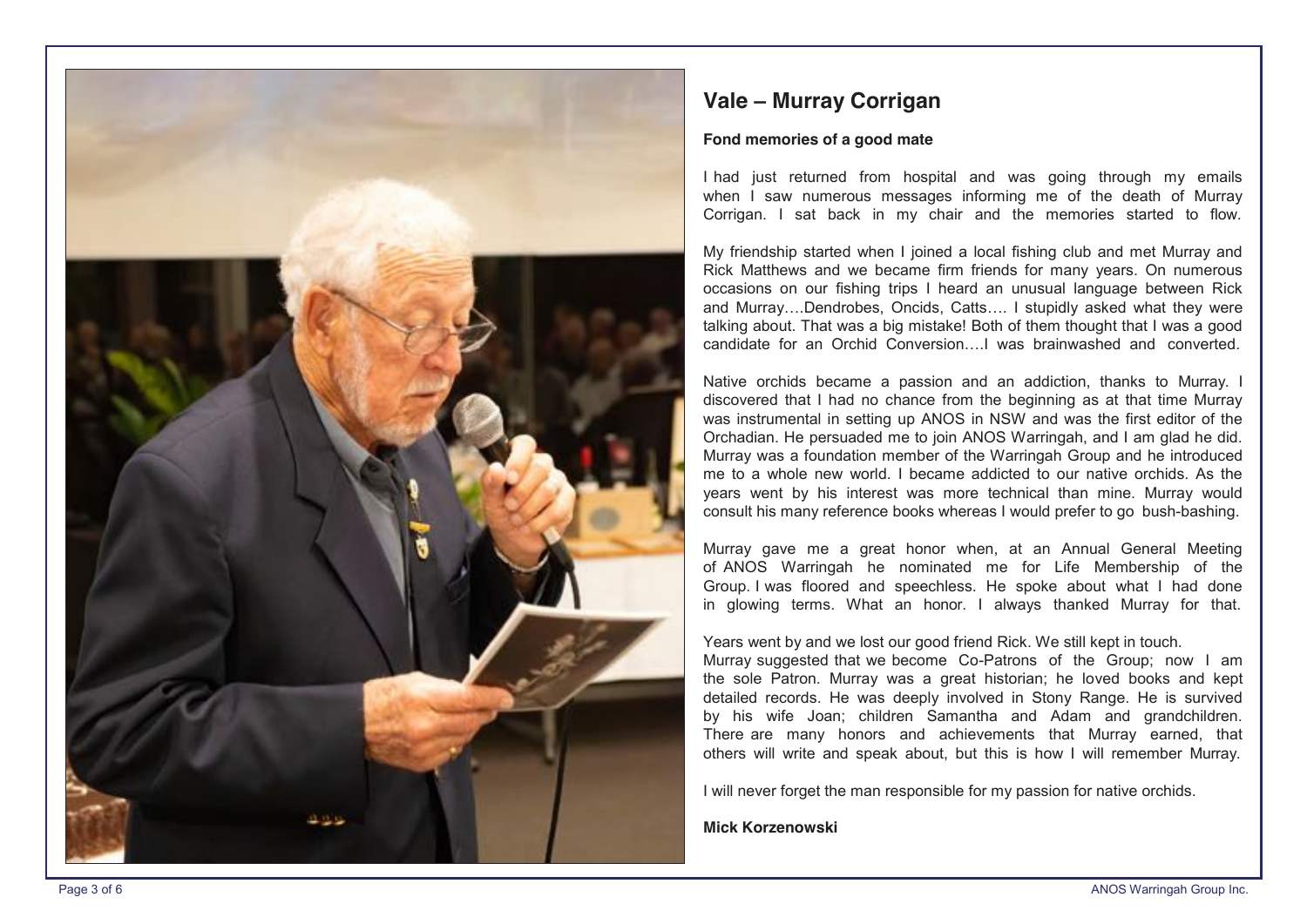### *Dendrobium* **beetle** *- Stethopachys formosa -*

With the lack of a cold winter this year, the Dendrobium beetle (*Stethopachys formosa*) is already active. For those who aren't familiar with Dendrobium beetles, they grow to about 12mm  $\frac{1}{2}$  inch) in length, similar to a ladybird in size. They are bright orange with four black spots on their wing covers and large black antenna. They are quite distinctive and very easily identified.

Dendrobium beetles are perhaps the orchid's most destructive pests. They are natives of Australia and are found in the northern part of Northern Territory, throughout Queensland and northern New South Wales. They can also survive further south in the protection of shade houses. They mainly feed on species and hybrids of Dendrobium, but will feed on many other species of orchids. The adult beetle feeds on the leaves, flowers, buds and seed pods of the orchid. They are especially efficient at destroying all the forming flower buds if not controlled.

The adult beetle will lay its eggs on new growths, buds urge to fly. and flowers. The eggs are very tiny, about 1.5mm long, elongated and a greenish cream in colour.

These larvae will grow to 8 to 10mm (1/3 inch) in length during which time they will eat out the flesh in the orchid canes.

The larvae pupate in a mass of white, waxy material, similar to toothpaste before the adult emerges. This mass is usually at the base of the canes amongst the surface roots but can be in the base of leaves or even on the leaves themselves. The mass is usually 10 to 20mm (1/2 to 3/4 inch) in size.

The life cycle of this beetle is only a couple of months, so it can be very destructive. The Dendrobium beetle is active during the warmer months, but you will find the occasional beetle in winter, especially in winters like this one where it has been unusually warm.

The best method to control this pest is to ensure your orchid house is sealed preventing this beetle from getting into your shade house. Depending on the design of your

orchid house, this is not always possible and it definitely does not help those orchids growing outside. Although this beetle is quite easy to control with most insectsprays, e.g. Carbaryl, the larvae is very difficult to control as they are usually inside a cane and thus not reachable by nonsystemic sprays. Most poisons that are not totally toxic to yourself, your orchids and the environment will not control this pest particularly well. Fortunately, this beetle is fairly easy to see and quite easy to catch and squash (if you are not too squeamish).

The Dendrobium beetle can fly, although adult beetles seldom seem to fly. If threatened, they merely curl up and drop to the ground where they are virtually impossible to locate unless you happen to have a concrete floor. Thus, to catch this beetle, the simplest method is to place a large mouth jar under the beetle and give the beetle a gentle tap. The beetle will curl up and drop off the leaf into the jar. Be warned however, that even though the adult beetles seldom seem to fly, the younger beetles with pale coloring seem much happier to fly and will regularly fly off on your approach. To ensure you catch the young pale beetles, you must be fast and tap them quickly before they get the

Once you have your beetle safely in the jar, you can then squash the beetle, or the squeamish can keep a small amount of water in the bottom of the jar. (As well as not seemingly being able to fly, these beetles don't seem to be able to swim.) Again, the mature dark adult beetles will not attempt to fly from the bottle, but the younger pale beetles will often attempt to fly from the bottle if it does not contain water, so squash quickly if you are using the squash technique.

If you use the drowning method to kill these pests, it has been pointed out to me that the addition of a little cooking oil to the water in the jar (or using all cooking oil) will result in the beetles drowning almost immediately instead of drowning slowly. After trying this method, it is indeed a much quicker method, so I would recommend it over straight water.

In summary, always keep a glass jar in your orchid house. Always keep a lid on the jar, as it prevents mosquitoes breeding in the jar. Always keep an eye out for these destructive pests and use the glass jar when you find

them. It will save you a lot of chewed flowers and leaves.

Graham Corbin







*Papillabium beckleri* Erik Lielkajis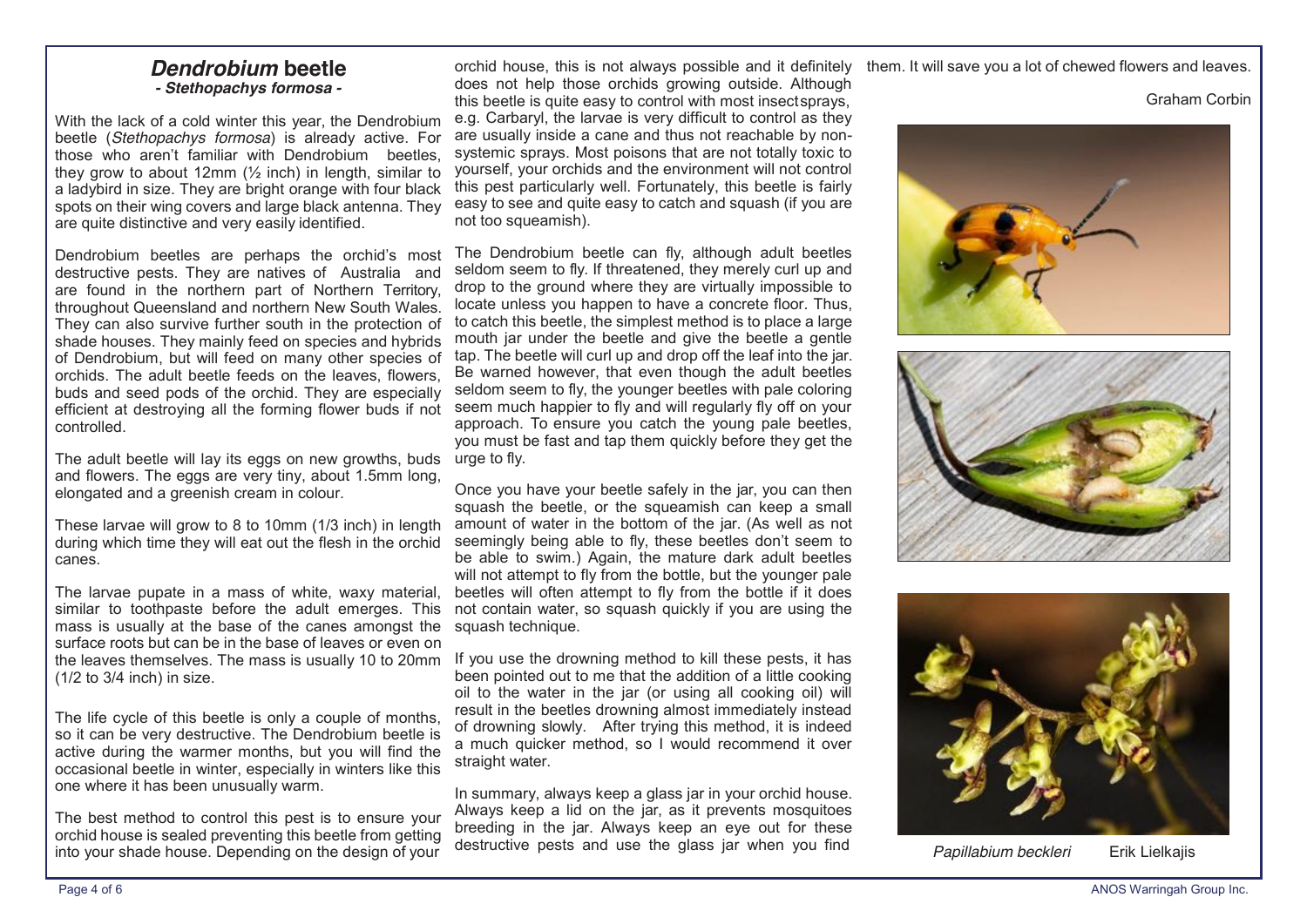## **ANOS Warringah Monthly Benching Results - September 2019**

| 1. Dockrillia species                                              |                            | 2 <sup>nd</sup> Dendrobium Gowan's Tangelo                   | Ela Kielich    |
|--------------------------------------------------------------------|----------------------------|--------------------------------------------------------------|----------------|
| 1 <sup>st</sup> Dockrillia striolata                               | David Hemmings             | 3rd Dendrobium Stephen Batchelor                             | Ela Kielich    |
| 2 <sup>nd</sup> Dockrillia dolichophylla                           | Erik Lielkajis             | 11. Novice & Junior                                          |                |
| 3 <sup>rd</sup> Dockrillia schoenina                               | David Hemmings             | $1st$ Nil                                                    |                |
| 2. Dendrobium species                                              |                            | $2nd$ Nil                                                    |                |
| 1 <sup>st</sup> Dendrobium adae                                    | Lorraine & Bill Dobson     | 3rd Nil                                                      |                |
| 2 <sup>nd</sup> Dendrobium tetragonum                              |                            | 12. Pterostylis species                                      |                |
|                                                                    | Reiner & Judy Schneidereit | $1st$ Nil                                                    |                |
| 3 <sup>rd</sup> Dendrobium capitisyork                             | Erik Lielkajis             | $2nd$ Nil                                                    |                |
| 3. Sarcanthinae species                                            |                            | 3rd Nil                                                      |                |
| 1 <sup>st</sup> Papillilabium beckleri                             | Erik Lielkajis             | 13. Other terrestrials                                       |                |
| 2 <sup>nd</sup> Plectorrhiza tridentata Reiner & Judy Schneidereit |                            | $1st$ Nil                                                    |                |
| 3 <sup>rd</sup> Plectorrhiza tridentata<br><b>Trish Peterson</b>   |                            | $2nd$ Nil                                                    |                |
| 4. Bulbophyllum species                                            |                            | 3rd Nil                                                      |                |
| 1 <sup>st</sup> Bulbophyllum gadgarrense Lorraine & Bill Dobson    |                            | 14. Terrestrial hybrids                                      |                |
| 2 <sup>nd</sup> Bulbophyllum nematopodum                           | Erik Lielkajis             | 1 <sup>st</sup> Pterostylis                                  | David Hemmings |
| 3 <sup>rd</sup> Bulbophyllum radicans                              | Cameron Lancely            | $2^{nd}$ Nil                                                 |                |
| 5. Miscellaneous species                                           |                            | 3rd Nil                                                      |                |
| 1 <sup>st</sup> Oberonia rimachila                                 | Erik Lielkajis             | 15. Best specimen                                            |                |
| $2nd$ Nil                                                          |                            | 1 <sup>st</sup> Dendrobium Andrew Person                     | David Hemmings |
| 3 <sup>rd</sup> Nil                                                |                            | $2^{nd}$ Nil                                                 |                |
| 6. Dendrobium Hybrids                                              |                            | 3rd Nil                                                      |                |
| 1 <sup>st</sup> Den. Sheenamere                                    | David Hemmings             | 16. Best First Flowering seedling                            |                |
| 2 <sup>nd</sup> Den. Johnathan's Glory 'Shana' David Hemmings      |                            | 1 <sup>st</sup> Den. Australian Shenamere                    | David Hemmings |
| 3rd Den. DUNO Kayla 'Sydenham'                                     |                            | 2 <sup>nd</sup> Dendrobium falcorostrum                      | David Hemmings |
| x Yondi Tina 'Goliath'                                             | David E. Stiles            | 3 <sup>rd</sup> Dendrobium kingianum                         | David Hemmings |
| 7. Sarcanthinae Hybrids                                            |                            | $-000-$                                                      |                |
| 1st Sarco. Velvet 'Cool Dude'                                      |                            |                                                              |                |
| x Elegance 'Super'                                                 | David E Stiles             | <b>Coming events</b>                                         |                |
| 2 <sup>nd</sup> Sarco. Burgundy x Bubbles                          | <b>Bryan Spurrs</b>        | <b>Sarcochilus Shows</b>                                     |                |
| 3rd Nil                                                            |                            | <b>ANOS Illawarra</b>                                        |                |
| 8. Miscellaneous Hybrids                                           |                            | 12-13th Oct. The Old Courthouse, Cliff Road, Wollongong 2500 |                |
| 1 <sup>st</sup> Doc. striolata 'Alba' x 'Ruffles'                  | Ela Kielich                | <b>ANOS Central Coast</b>                                    |                |
| 2 <sup>nd</sup> Doc. (racemosa x linguiformis) x striolata         |                            | 12-13 th Oct. Narara Valley Nursery 2 Manns Road Narara 2250 |                |
|                                                                    | David Hemmings             | <b>ANOS Sydney Group</b>                                     |                |
| 3 <sup>rd</sup> Doc. Grey Ghost x fairfaxii                        | <b>Trish Peterson</b>      | 19-20th Oct. Kellyville Village Shopping Centre              |                |
| 9. Australasian species                                            |                            | <b>ANOS Newcastle</b>                                        |                |
| 1 <sup>st</sup> Dockrillia cordiformis                             | David Hemmings             | 19-20th Oct. Windale -Gateshead Bowling Club                 |                |
| $2^{nd}$ Nil                                                       |                            | 2A Lake Street Windale 2305                                  |                |
| 3rd Nil                                                            |                            | M.W.O.S. AUCTION Sunday 10th November -                      |                |
| 10. Australasian Hybrids                                           |                            | Cromer Community Centre Fisher Road North, Cromer.           |                |
| 1 <sup>st</sup> Dendrobium Microchip                               | Ela Kielich                |                                                              |                |

| 3 <sup>rd</sup> Dendrobium Stephen Batchelor                 | Ela Kielich    |  |  |  |
|--------------------------------------------------------------|----------------|--|--|--|
| 11. Novice & Junior                                          |                |  |  |  |
| $1st$ Nil                                                    |                |  |  |  |
| $2^{nd}$ Nil                                                 |                |  |  |  |
| 3rd Nil                                                      |                |  |  |  |
| 12. Pterostylis species                                      |                |  |  |  |
| $1st$ Nil                                                    |                |  |  |  |
| $2nd$ Nil                                                    |                |  |  |  |
| $3^{\text{rd}}$ Nil                                          |                |  |  |  |
| 13. Other terrestrials                                       |                |  |  |  |
| $1st$ Nil                                                    |                |  |  |  |
| $2^{nd}$ Nil                                                 |                |  |  |  |
| $3rd$ Nil                                                    |                |  |  |  |
| 14. Terrestrial hybrids                                      |                |  |  |  |
| 1 <sup>st</sup> Pterostylis                                  | David Hemmings |  |  |  |
| $2^{nd}$ Nil                                                 |                |  |  |  |
| 3rd Nil                                                      |                |  |  |  |
| 15. Best specimen                                            |                |  |  |  |
| 1 <sup>st</sup> Dendrobium Andrew Person                     | David Hemmings |  |  |  |
| $2nd$ Nil                                                    |                |  |  |  |
| $3rd$ Nil                                                    |                |  |  |  |
| 16. Best First Flowering seedling                            |                |  |  |  |
| 1 <sup>st</sup> Den. Australian Shenamere                    |                |  |  |  |
|                                                              | David Hemmings |  |  |  |
| 2 <sup>nd</sup> Dendrobium falcorostrum                      | David Hemmings |  |  |  |
| 3 <sup>rd</sup> Dendrobium kingianum                         | David Hemmings |  |  |  |
| $-000-$                                                      |                |  |  |  |
|                                                              |                |  |  |  |
| <b>Coming events</b>                                         |                |  |  |  |
| <b>Sarcochilus Shows</b>                                     |                |  |  |  |
| <b>ANOS Illawarra</b>                                        |                |  |  |  |
| 12-13th Oct. The Old Courthouse, Cliff Road, Wollongong 2500 |                |  |  |  |
| <b>ANOS Central Coast</b>                                    |                |  |  |  |
| 12-13 th Oct. Narara Valley Nursery 2 Manns Road Narara 2250 |                |  |  |  |
| <b>ANOS Sydney Group</b>                                     |                |  |  |  |
| 19-20th Oct. Kellyville Village Shopping Centre              |                |  |  |  |
| <b>ANOS Newcastle</b>                                        |                |  |  |  |
| 19-20th Oct. Windale -Gateshead Bowling Club                 |                |  |  |  |
| 2A Lake Street Windale 2305                                  |                |  |  |  |
| M.W.O.S. AUCTION Sunday 10th November -                      |                |  |  |  |
| Cromer Community Centre Fisher Road North, Cromer.           |                |  |  |  |
|                                                              |                |  |  |  |
|                                                              |                |  |  |  |



*Bulbophyllum gadgarrense* L & B Dobson



Dendrobium Stephen Batchelor Ela Kielich

For other photos see our website https://www.anoswarringah.org.au/